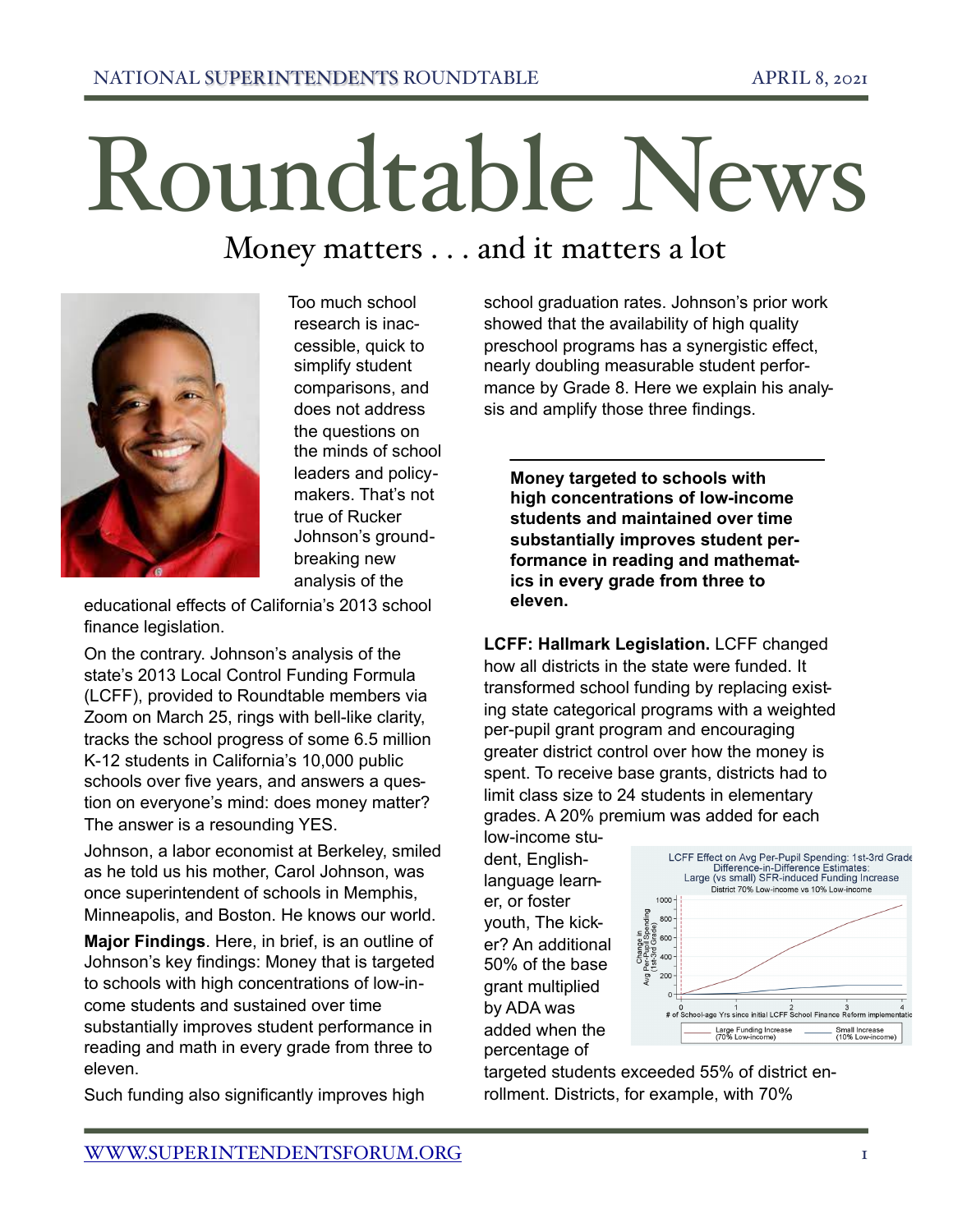enrollment made up of targeted students, received an additional \$5,300 per student when LCFF was fully implemented. Funding for districts with high concentrations of low-income students shot through the roof.

**Student Performance Data**. The California Assessment of Student Performance and Progress (CASPP) System, launched in 2014, provides individually identifiable student performance data in English Language Arts and Math on virtually every student in Grades 3 - 8 and Grade 11 through a complex mix of alternative tests that includes Smarter Balanced Summative Assessments. Using this treasure trove of student data, Johnson normed studentlevel test data to NAEP metrics and analyzed the results to connect LCFF funding with student performance.

**Does Money Matter?** LCFF amounted to an \$18 billion commitment from the state rolled out over eight years. This staggered rollout permitted Johnson to tie down the causal relationship of the performance of individual students with the funding available to their districts each year.

Across grades, subjects, and schools, the results are dazzling. Able to compare real children with the same student performance profile in Year 1 with their performance in Year 4, Johnson was able to demonstrate consistent improvements among the most disadvantaged children benefiting from the extra funding in every grade level and in every school receiving significant increased funding.



A reading example demonstrating third grade achievement in large-funding-increase districts versus those with smaller increases is shown below left. Eighth-grade math shows a similar pattern. "Looking at two children who had the same math achievement in fifth grade, when we examine the effects of an additional \$1,000 sustained over three years, we find that by Grade 8 students who benefitted from this funding gained a 0.33 standard deviation increase in math, That's the equivalent of one full year of learning. In reading, the gain by Grade 8 was equivalent to about 9 months of increased learning."

**When we examine the effects of an additional \$1,000 sustained over three years, we find that by Grade 8 students who benefitted from this increased funding gained . . . the equivalent of one full year of learning in math. In reading, the gain was about 9 months.**

**What about graduation rates?** Johnson demonstrates that significant funding increases produce "about a five percentage point increase in the likelihood of graduating from high school for students from low-income families."



**How and why does funding matter?** What was most significant about LCFF, said Johnson, was not simply the increase in funding but the combination of (1) the 20% premium for at-risk